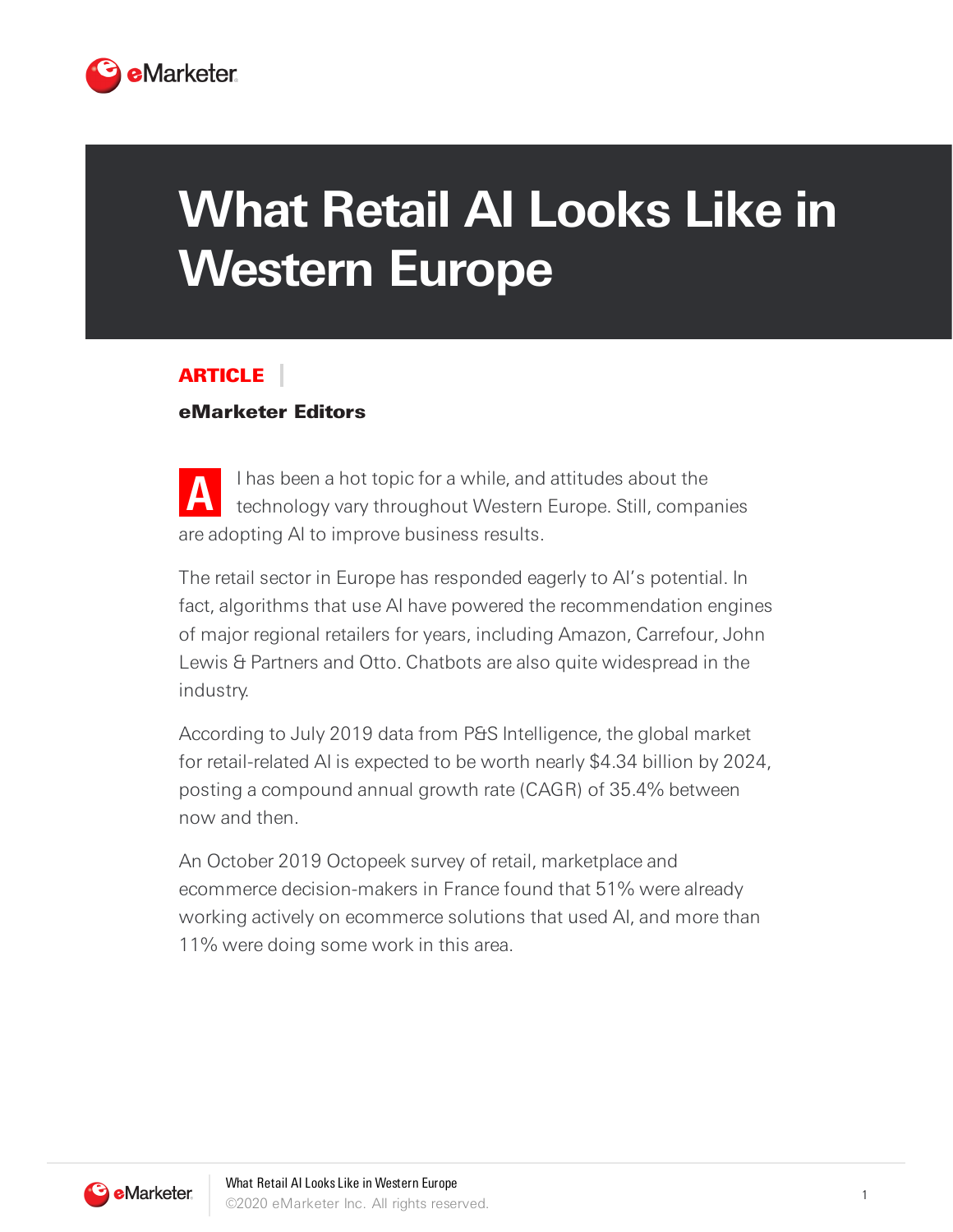

Two-thirds of retailers in France considered the use of AI indispensable for ecommerce, and a further 18.5% said it was very useful, per Octopeek.

"Besides customer experience, some AI implementations operate at the back-end of retail operations," said Karin von Abrams, eMarketer principal analyst and author of our latest report, "Western Europe Ecommerce Trends 2020: Consumer-Facing AI, Social Commerce and Delivery/Returns on the Agenda."

"For example, fashion store H&M uses AI to analyze purchases and returns at physical stores; these patterns help determine whether a specific store should promote or increase stock of certain items," she said.

Stores can also analyze consumers' online search behaviors over time to identify products that regularly attract interest but could be marketed more effectively.

Retailers typically see consumer-facing AI as a natural extension of traditional in-store activities. "We're reproducing the logic of a sales person in a store—no more, no less," François Marical, data director at French retail chain Cdiscount, told Journal du Net in June 2019.

Consumer-facing AI retail implementations are already common in Europe. Some are homegrown, but many are operated by international retailers and were first introduced in the US. In the UK, for example, West Elm customers can use the company's Pinterest Style Finder.

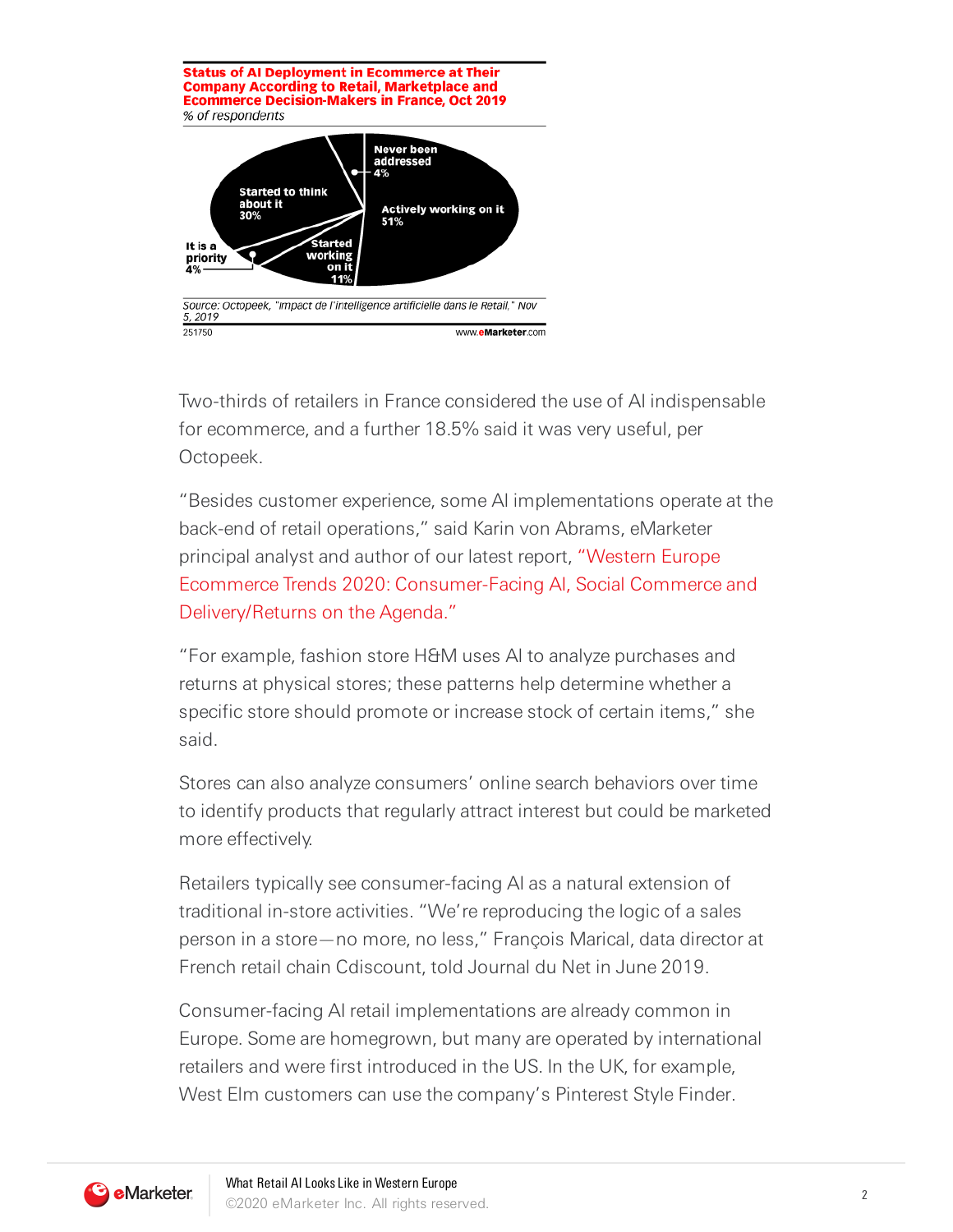This AI-based software scans a shopper's Pinterest boards or photos to create a list of recommended furniture and interior decor items based on similar styles.

Across Europe, eBay customers already encounter AI, too. The auction site's product recommendation engine uses algorithms to calculate the potential for cross-selling items similar to those already viewed by a visitor. Also, eBay's Image Search function allows consumers to reference a photo or online image and pulls up similar products.

Visual search is also an option in the app of fashion retailer Farfetch, headquartered in Western Europe but now operating worldwide. It has partnered with visual AI startup Syte on a "See it, Snap it, Shop it" feature. Like similar functionality in other fashion retailers' apps, it allows customers to upload a photo or online image; the app will then display the item, or something very similar, on one or more retail sites.

Not surprisingly, Amazon is a key player in the present and future of AI in Europe. Germany in particular is crucial to Amazon, not just as a major regional consumer market, but as a source of brainpower in the battle for AI supremacy. Politico reported in May 2019 that Amazon has several research and development sites in Germany pursuing AI projects, and now employs hundreds of AI experts. Amazon's director of machine learning Ralf Herbrich is based in Berlin and manages all AI operations in collaboration with the firm's chief economist based in Seattle.